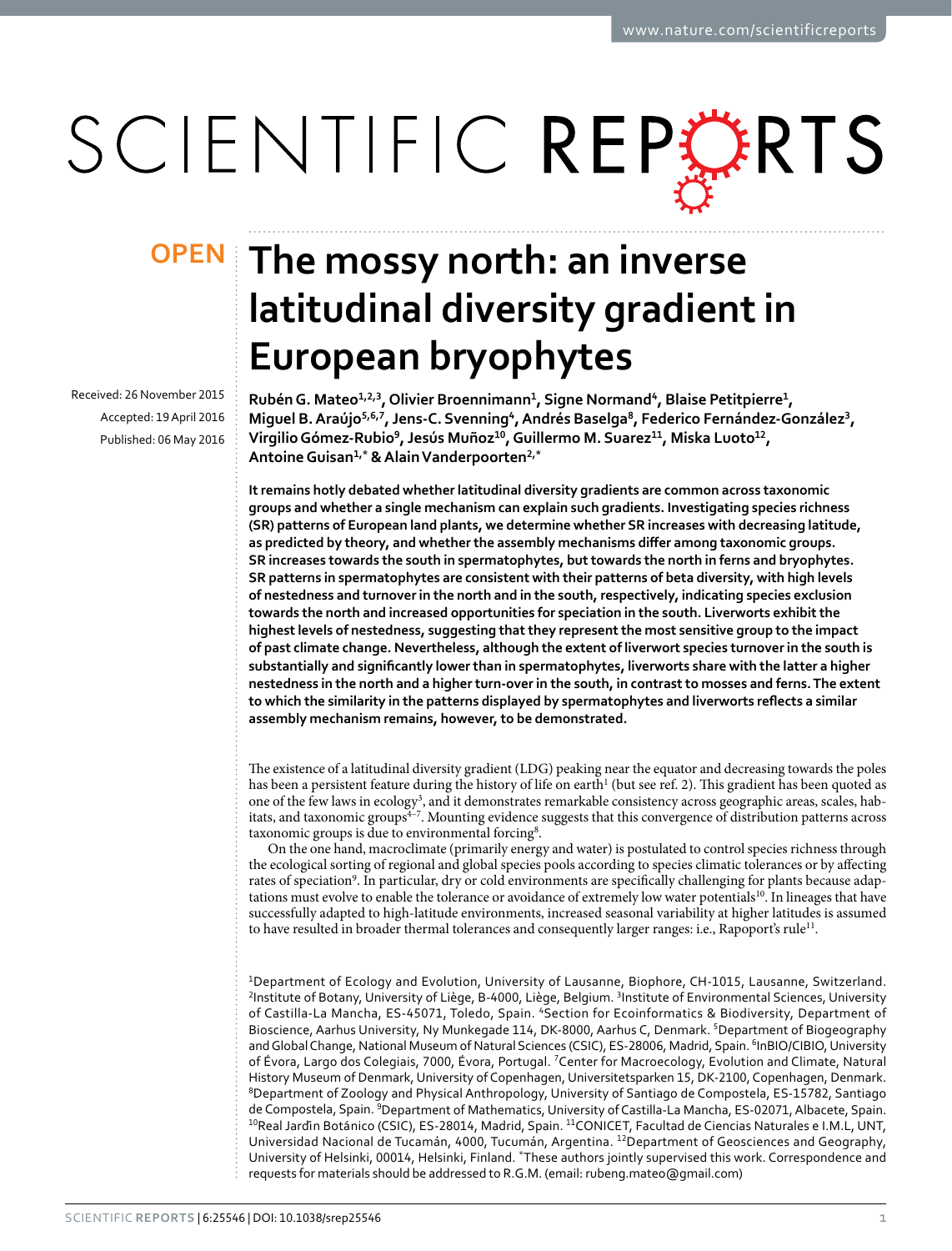In addition, habitat heterogeneity promotes species richness because diverse habitats allow greater niche sep-aration and therefore promote species coexistence<sup>[12–14](#page-6-8)</sup>. Habitat heterogeneity, when represented by topographic heterogeneity, is also related to historical factors because mountains facilitate the long-term survival of species by allowing climate tracking via short-distance altitudinal migration<sup>15</sup>.

Investigating the factors determining the distribution of 1016 European plant species, Normand *et al.*[16](#page-7-0) confirmed the key role of extant climate and also demonstrated the crucial role of historical factors. Decreased extinction and increased speciation in climatically stable areas is expected to contribute to shaping extant distribution pattern[s17,](#page-7-1)[18.](#page-7-2) For example, the increase in dung beetle species richness towards lower latitudes in Europe results from both the orderly exclusion of species towards the north, resulting in a higher nestedness of northern assemblages compared with southern assemblages and from the high species turnover caused by steep ecological gradients in southern areas[19.](#page-7-3) In addition to climate stability, the time required for colonisation can also contribute to the observed latitudinal species richness gradient<sup>[13,](#page-6-10)15</sup>. In particular, latitudinal species richness gradients might result from the incomplete post-glacial recolonisation of high-latitude regions. In this context, less mobile organisms are expected to exhibit steeper latitudinal species richness gradients than vagile organisms<sup>20</sup>.

There are, however, some notable exceptions to these patterns, as groups originating during warmer periods of earth's history display a steeper latitudinal gradient, whereas groups originating during colder periods display a shallower diversity gradient due to a weak affinity or no affinity for lower latitudes<sup>21</sup>. For example, grasses are among the relatively few higher-order lineages that exhibit a shallow, atypical latitudinal gradient due to the climatic specialisation of particular lineages to cold and arid environments $^{22}$ . Similarly, although approximately 50% of extant gymnosperm species occur primarily between the tropics, the diversity of gymnosperms decreases at equatorial latitudes $^{23}$  $^{23}$  $^{23}$ .

A latitudinal species richness gradient was observed in spermatophytes<sup>24</sup> and in ferns<sup>25</sup> wherein, however, regional species richness patterns do not always correlate with latitude<sup>26,27</sup>, and even challenged in bryophytes, a group with approximately 20,000 species of mosses, liverworts, and hornworts, which represents the second most speciose lineage of land plants after the angiosperms. Similar levels of bryophyte species richness have been repeatedly reported from tropical and extra-tropical areas<sup>28-31</sup>, and Rozzi *et al.*<sup>32</sup> even documented an inverted bryophyte species richness gradient that increased towards the pole in southern south America. Such weak, if not inverted, gradients of species richness towards high latitudes appear consistent with three major features of bryophyte biology. First, bryophytes typically fail to radiate in contrasted environments<sup>33</sup>, reducing their opportunities to diversify along the steep ecological gradients found at low latitudes. Second, bryophyte species, including tropical species, are inherently better adapted to cold conditions than are angiosperms<sup>34</sup>. They are universally able to grow at low temperatures, showing a growth reduction of less than 50% at 5 °C compared with growth at their optimal temperatures<sup>[35](#page-7-16)</sup>. Simultaneously, because they are poikilohydric, they are much less well equipped to face drought and warm conditions. Bryophytes therefore exhibit lower temperature optima than higher plants<sup>35</sup>; all temperate and boreal species investigated by Furness & Grim[e35](#page-7-16) died when kept continuously at 35 °C, and most shoots died at >30 °C. Third, bryophyte species display larger geographic ranges than angiosperm species and display a high dispersal capacity, resulting in a much lower global rate of species turn-over than angiosperms<sup>36</sup>, suggesting that rapid post-glacial recolonisation prevents the formation of the richness gradients that result from limited post-glacial dispersal processes, as has been observed in vascular plants<sup>15</sup>.

Here, we examined the spatial variation in species richness and beta-diversity (disentangling its two components: species replacement or turnover, and species loss or nestedness) in European bryophytes and compared them with those observed in ferns and spermatophytes. Specifically, we tested three hypotheses: 1) as a result of differences in temperature optima and drought tolerance between bryophytes and spermatophytes, bryophyte species richness should decrease towards lower latitudes, whereas spermatophytes should display the opposite pattern; 2) given the failure of bryophytes to radiate in ecologically contrasted areas with a long history of climate stability such as the Mediterranean, and given their large range sizes, the spatial turnover of bryophyte richness across latitudinal gradients should be less pronounced than in spermatophytes; 3) in spermatophytes, nestedness should increase in the north as a result of limitations in the ability to evolve adaptations to cold conditions and the consequent ordered loss of species towards the north, whereas species turn-over should increase in the south. In bryophytes, we expect to observe a reverse pattern as a result of the inherent cold tolerance in the north and the filtering-out of species towards the south.

#### **Results**

Consistent with our first hypothesis, European ferns, mosses, liverworts and spermatophytes exhibited contrasting patterns of species richness around a central axis running approximately through the chains of the Pyrenees and the Alps, close to the 46<sup>th</sup> parallel ([Figs 1](#page-2-0) and [2\)](#page-2-1). Ferns, mosses and liverworts exhibited a similar impoverishment of species richness towards the Mediterranean and a peak of richness at mid-latitudes that reaches Scandinavia in ferns and mosses, but not in liverworts [\(Figs 1](#page-2-0) and [2](#page-2-1)). Thus, regions of significant spatial association in the distribution of the four taxonomic groups are distributed along this central axis, whereas negative associations are found southwards and northwards of it [\(Fig. 3\)](#page-3-0).

These differences in species richness patterns among taxonomic groups were paralleled by substantial differences in their patterns of species turnover ( $\beta_{\rm SIM}$ ) and nestedness-resultant dissimilarity ( $\beta_{\rm SNE}$ ) in northern ( $>$ 46° N) and southern areas (<46° N) [\(Fig. 4](#page-3-1), [Tables 1](#page-4-0) and [2\)](#page-4-1). In spermatophytes,  $\beta_{SIM}$  was significantly higher in the south than in the north ( $p < 0.01$ ). Spermatophytes thus exhibited significantly and substantially higher  $\beta_{\rm SM}$  than ferns, mosses and liverworts in the south  $(p = 0.001)$ , but not in the north. Liverworts exhibited a similar trend as spermatophytes, with  $\beta_{\text{SIM}}$  in the south being significantly higher than in the north (*p* = 0.026). Mosses and ferns exhibited the reverse pattern, with significantly higher ( $p = 0.036$  in ferns) or similar ( $p = 0.37$  in mosses)  $\beta_{SIM}$  in the north than in the south. Thus, there was no difference of  $\beta_{SIM}$  between mosses and ferns in the north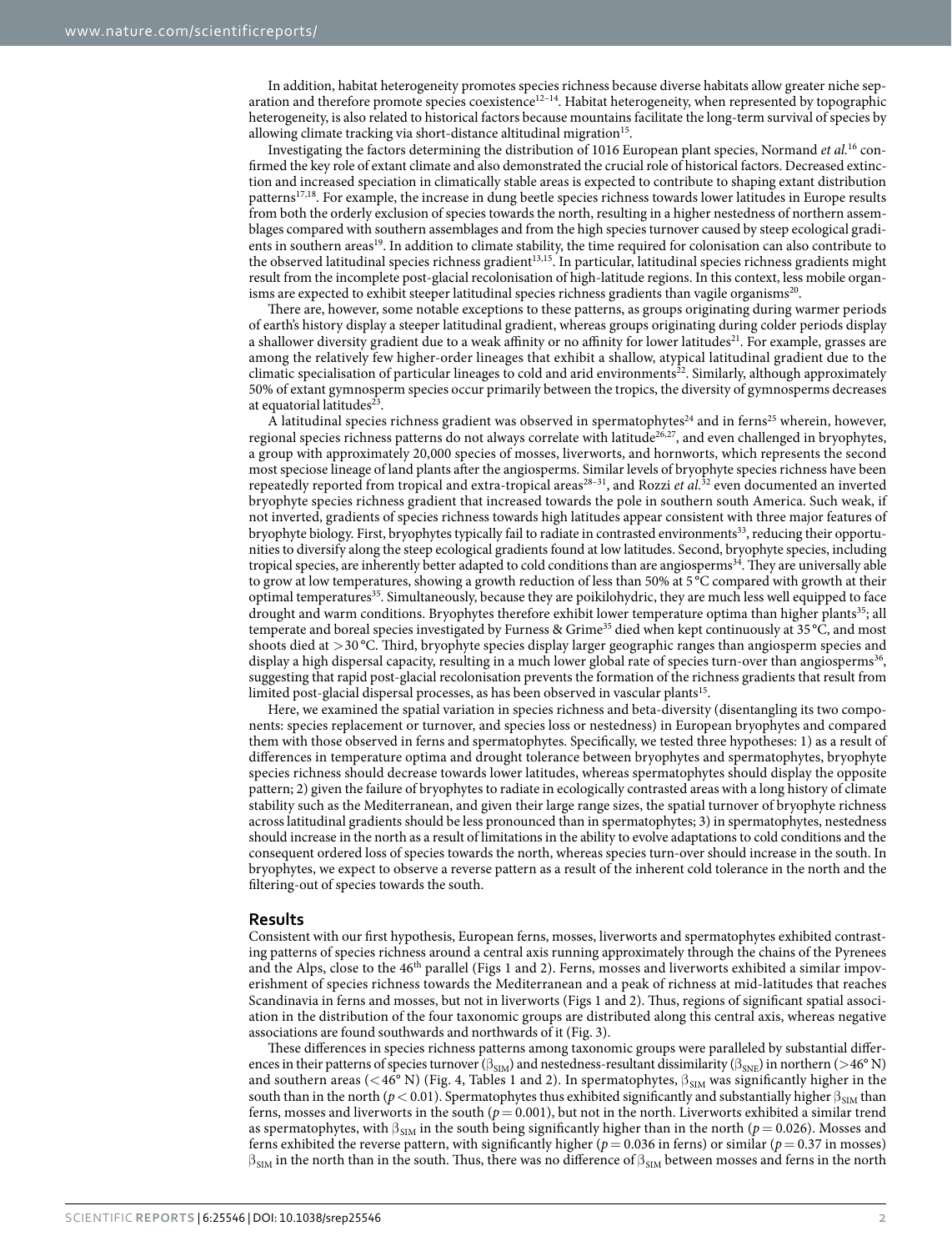

<span id="page-2-0"></span>**Figure 1. Potential species richness of spermatophytes** (**a**)**, ferns** (**b**)**, mosses** (**c**) **and liverworts** (**d**) **across Europe.** Maps based on ensemble stacked species distribution models (S-SDMs) of 1359, 79, 810 and 224 species of spermatophytes, ferns, mosses and liverworts, respectively. Maps generated by R.G. Mateo using the ArcMap extension in ArcGIS 10.2 (ESRI Inc., Redlands, CA, USA,<http://www.esri.com>). 



<span id="page-2-1"></span>**Figure 2. Predicted numbers of species of spermatophytes (green), ferns (black), mosses (red) and liverworts (blue) in 100km latitudinal bands across Europe.** Dashed lines indicate crude SR values predicted by S-SDMs, solid lines correspond to SR values normalized according to species-area relationships (see Supplementary Methods 5).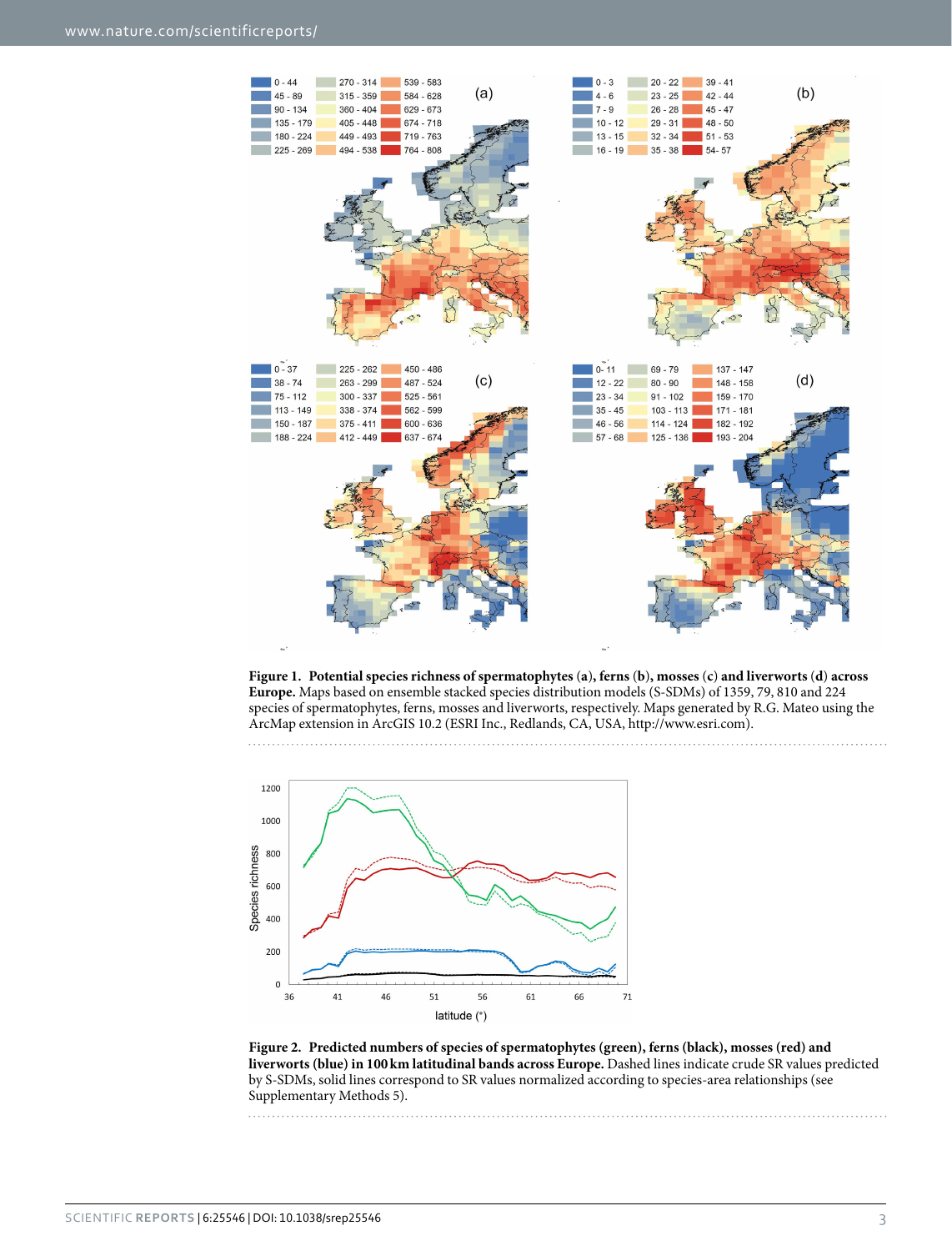

<span id="page-3-0"></span>**Figure 3. Correlation between the species richness of taxonomical groups across Europe corrected for spatial autocorrelation, as measured by re-scaled Lee's L bivariate spatial association.** Regions of significant spatial association using a Monte Carlo test on Lee's statistic at the 95% level. 'Positive' indicates values of the Lee's statistic ranked in the top 97'5% of Monte Carlo values, whilst 'Negative' indicates a statistic ranked among the bottom 2'5% Monte Carlo values. Maps generated by V. Gómez-Rubio using R 3.2.2 (R Core Team, [https://](https://www.r-project.org) [www.r-project.org](https://www.r-project.org)). (**a**) Correlation between mosses and spermatophytes. (**b**) Correlation between liverworts and spermatophytes. (**c**) Correlation between ferns and spermatophytes.



<span id="page-3-1"></span>

 $(p=0.429)$  or in the south ( $p=0.111$ ), whereas both groups exhibited significantly higher  $\beta_{\text{SIM}}$  than liverworts in the north ( $p < 0.001$  in both mosses and ferns), but not in the south ( $p = 0.067$  in mosses and 0.266 in ferns).

In turn,  $β<sub>SNE</sub>$  was significantly higher in the north than in the south (*p* < 0.001) in spermatophytes. Again, although  $\beta_{SNE}$  was significantly higher for ferns, mosses and liverworts than for spermatophytes in the south  $(p < 0.001)$ , whereas the opposite trend was observed in the north  $\left(p < 0.001\right)$  in mosses and liverworts and  $p=0.011$  in ferns), liverworts exhibited a similar trend to spermatophytes as  $\beta_{SNE}$  in the north was significantly higher than in the south (0.019). The opposite trend was observed in mosses and ferns, wherein  $\beta_{SNE}$  was significantly lower in the north than in the south ( $p < 0.001$ ) in the latter, and similar in the north and the south  $(p= 0.220)$  in the former. Thus,  $\beta_{SNE}$  was significantly higher for liverworts than for mosses and ferns in the north  $(p < 0.001)$ .

#### **Discussion**

Although some previous studies report shallow increases in species richness towards low latitudes<sup>[21](#page-7-5)</sup> and even of inverted patterns in specific taxonomic groups<sup>37</sup>, we report here a marked increase in species richness towards high latitudes for an entire phylum of land plants at the continental scale. The investigated area in the present study did not encompass the tropics, so that the hypothesis of a global LDG in bryophytes cannot be rejected (but see ref. [29](#page-7-19)). Nonetheless, our results contrast with the suggestion of a consistent LDG pattern across geographic areas, scales, habitats and taxonomic groups<sup>4-7</sup>. This pattern was revealed by the analysis of both raw data and stacked species distribution models (see Methods), reducing the potential effect of dispersal limitations on extant species richness patterns. Thus, in contrast with less-mobile organisms, for which historical factors can account for an inverted LDG<sup>37</sup>, major ecological factors also contribute to the observed patterns of increased species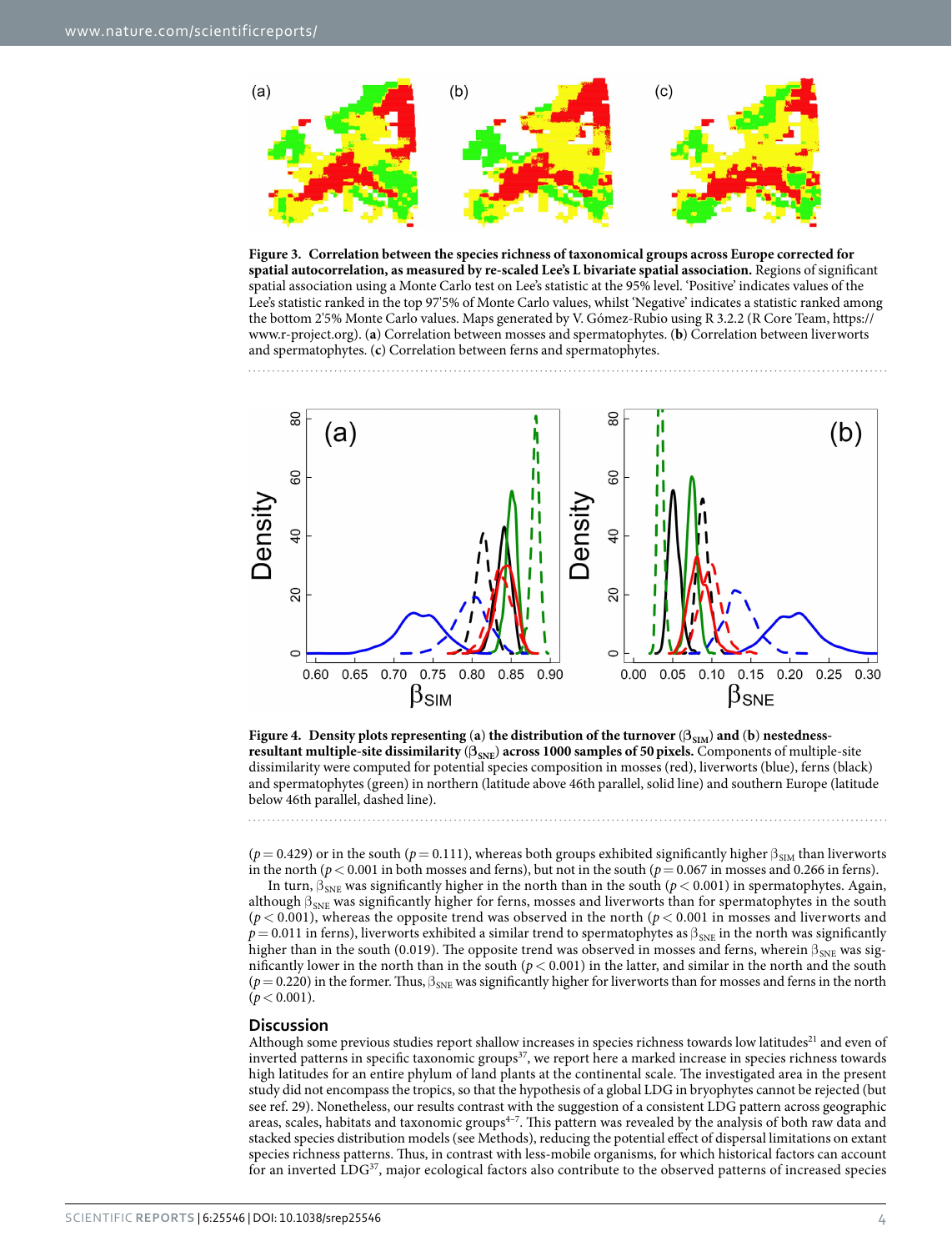<span id="page-4-0"></span>

|                | $\beta_{\rm SIM}$ | $\beta_{\rm SNE}$ |
|----------------|-------------------|-------------------|
| Spermatophytes | N < S             | N > S             |
|                | p < 0.001         | $p = 0.001$       |
| Ferns          | N > S             | N < S             |
|                | $p = 0.036$       | $p = 0.001$       |
| Mosses         | $S = N$           | $S = N$           |
|                | $p = 0.370$       | $p = 0.220$       |
| Liverworts     | N < S             | N > S             |
|                | $p = 0.026$       | $p = 0.019$       |

**Table 1. Species turnover (βSIM) and nestedness (βSNE) in European spermatophytes (Sp), ferns (Fe), mosses (Mo) and liverworts (Li): significance level (p-value) of the difference between northern (N, latitude above 46th parallel) and southern Europe (S, latitude below 46th parallel) within taxonomic groups ([Fig. 4](#page-3-1)).**

<span id="page-4-1"></span>

| <b>Taxonomic</b> | north         |                   | south                |               |
|------------------|---------------|-------------------|----------------------|---------------|
| groups           | $\beta_{SIM}$ | $\beta_{\rm SNE}$ | $\beta_{\text{SIM}}$ | $\beta_{SNE}$ |
| Mo vs. Li        | Mo > Li       | Mo < Li           | $Mo = Li$            | $Mo = Li$     |
|                  | p < 0.001     | p < 0.001         | $p = 0.067$          | $p = 0.052$   |
| Mo vs. Fe        | $Mo = Fe$     | Mo > Fe           | $Mo = Fe$            | $Mo = Fe$     |
|                  | $p = 0.429$   | $p = 0.009$       | $p = 0.111$          | $p = 0.253$   |
| Mo vs. Sp        | $Mo = Sp$     | $Mo = Sp$         | Sp > Mo              | Mo > Sp       |
|                  | $p = 0.292$   | $p = 0.278$       | $p = 0.002$          | p < 0.001     |
| Li vs. Fe        | Fe > Li       | Li > Fe           | $Fe = Li$            | Li > Fe       |
|                  | p < 0.001     | p < 0.001         | $p = 0.266$          | $p = 0.009$   |
| Li vs. Sp        | Sp > Li       | Li > Sp           | Sp > Li              | Li > Sp       |
|                  | p < 0.001     | p < 0.001         | p < 0.001            | p < 0.001     |
| Fe vs. Sp        | $Fe = Sp$     | Sp > Fe           | Sp > Fe              | Fe > Sp       |
|                  | $p = 0.178$   | $p = 0.011$       | p < 0.001            | p < 0.001     |

Table 2. Species turnover ( $\beta_{\text{SIM}}$ ) and nestedness ( $\beta_{\text{SNE}}$ ) in European spermatophytes (Sp), ferns (Fe), **mosses (Mo) and liverworts (Li): significance level (p-value) of the difference between groups within northern (N, latitude above 46th parallel) and southern Europe (S, latitude below 46th parallel). ([Fig. 4](#page-3-1)).**

richness towards high latitudes in European bryophytes, consistent with the suggestion that habitat suitability and diversity prevail over historical factors (time, speciation, dispersal) in explaining patterns of biodiversity for bryophytes<sup>38</sup>

In spermatophytes, the marked increase in SR towards the south is paralleled by an increase in species turnover and a reduced nestedness compared with northern areas. The higher spatial species turnover in southern vs. northern areas of Europe is consistent with the strong topographical variation in the Mediterranean basin and with the long-term isolation of specialised populations along ecological gradients, which have accumulated mutations within a relatively stable environment resulting in high rates of local endemism<sup>39</sup>. The markedly lower levels of species turnover in southern mosses, liverworts and ferns compared with southern vascular plants is consistent with our second hypothesis that, unlike spermatophytes, ferns and bryophytes have failed to radiate *in situ* along the strong ecological gradients of the Mediterranean. The significantly higher species turnover observed in southern liverworts as compared to northern ones points, however, to the large difference between assemblages dominated by leafy species in the most humid areas as compared to the assemblages dominated by highly specialized thalloid species such as *Riccia*, characterized by an annual life-cycle and very large spores able to persist underground during the drought season in the most xeric areas<sup>[40](#page-7-22)</sup>.

The higher levels of nestedness-resultant dissimilarity observed in northern spermatophytes compared with southern ones point, in turn, to the exclusion of species from northern areas, in support of our third hypothesis that the failure to evolve adaptations to cold climates is a key mechanism of the LDG in this group<sup>22</sup>. Ferns and mosses exhibited the reverse trend. Fern assemblages, whose distribution and richness patterns are indeed mainly controlled by precipitation levels<sup>41-43</sup>, were significantly more dissimilar due to nested patterns in the south than in the north, pointing to the exclusion of drought-intolerant species from the south. Moss assemblages, however, did not exhibit significantly higher levels of nestedness-resultant dissimilarity in the south than in the north. Since beta diversity, which represents the slope in species-area relationships<sup>44</sup>, does not significantly vary across latitudes in mosses, low levels of moss species richness in the south must be interpreted in terms of the lower carrying capacity (i.e., the intercept of the species-area relationship) of southern areas due to the severe constraint of the poikilohydric condition.

The significant difference in beta diversity along a latitudinal gradient among land plants sheds light on the question of whether the turn-over in community composition is progressively slower from spermatophytes, ferns,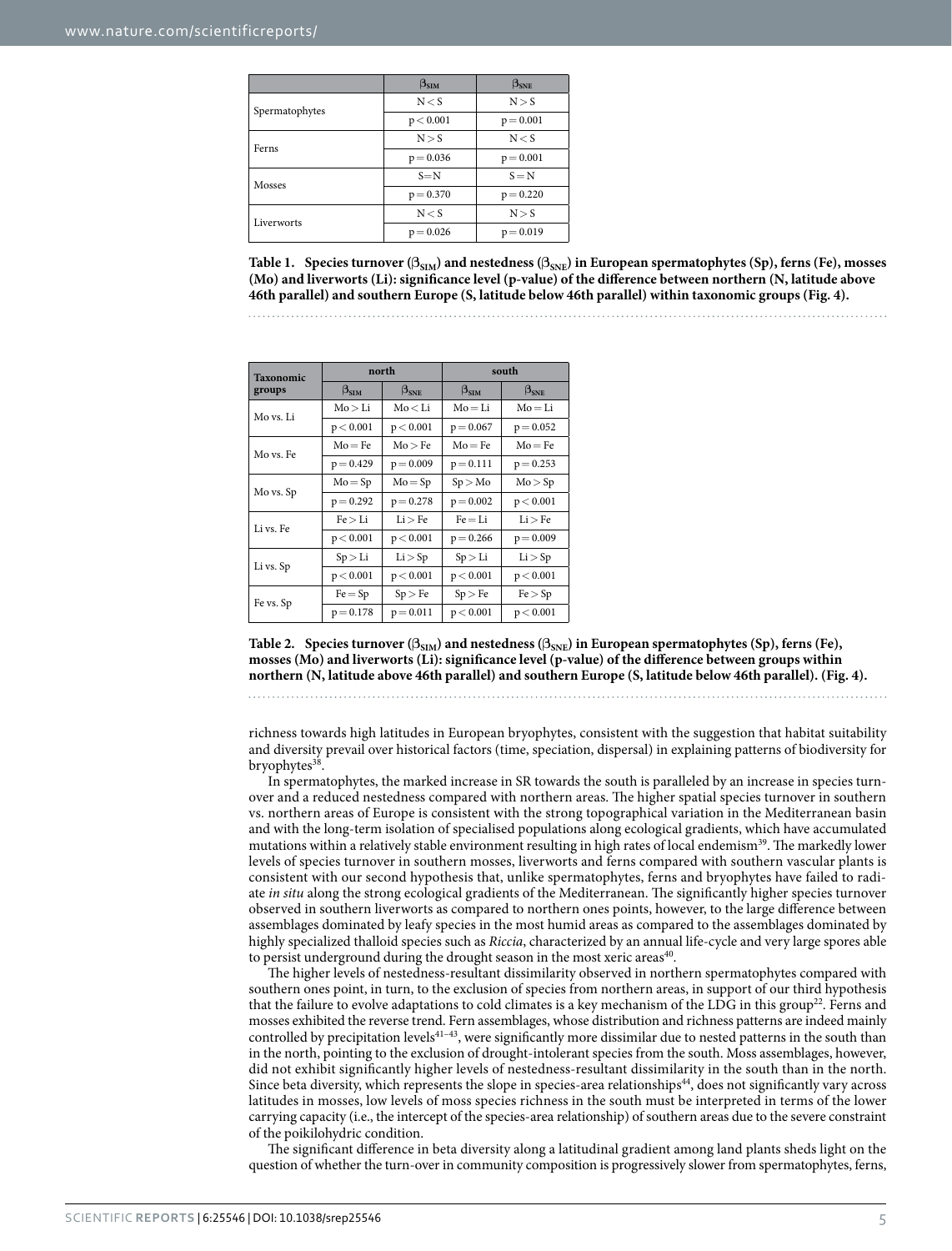and bryophytes, in relationship with the difference in dispersal capacities between these groups<sup>36</sup>, and suggests different mechanisms of assembly in these groups. Liverworts, in particular, strikingly differed from all groups by exhibiting the highest levels of nestedness both in the north and in the south. Such a pattern suggests that liverworts are the most sensitive group to the impact of past climate change, and in particular, to the higher levels of drought that characterized the glacial periods of the Quaternary and particularly affected frost- and drought-sensitive taxa<sup>45</sup>. Nevertheless, although the extent of species turnover in the south was substantially and significantly lower than in spermatophytes, liverworts exhibit a similar pattern towards higher species turnover in the south than in the north, strikingly differing from mosses and ferns in this respect. The patterns of beta diversity displayed by ferns and mosses as compared to liverworts observed here is reminiscent of the differences in the slope of the species-area relationships in liverworts as compared to mosses and ferns<sup>[36](#page-7-17)</sup>. In turn, the similarity in the patterns of beta diversity between liverworts and spermatophytes is puzzling. The extent to which the similarity in the patterns displayed by spermatophytes and liverworts along the latitudinal gradient reflects a similar mechanism of assembly remains, however, to be demonstrated. In the mid-western islands of the Canaries, Madeira and Azores for example, congeneric endemic species generally result from the diversification of a single common ancestor in angiosperms (cladogenetic speciation), but from several independent colonization events in bryophytes (anagenetic speciation)<sup>46</sup>. This suggests that, in the Mediterranean, the diversity of genera such as *Riccia* may not necessarily result, like in angiosperms, from a local radiation, but from the recurrent recruitment of pre-adapted species from south-west Asia, where these genera are highly diversified<sup>47</sup>. While the evolutionary processes underlying the unique diversity of Mediterranean angiosperms have been thoroughly studied<sup>39</sup>, the evolutionary history of the highly specialized Mediterranean liverwort flora remains a large avenue of research to better understand how poikilohydric organisms may thrive and diversify in dry environments.

#### **Methods**

**Implementation of species distribution models to circumvent sampling bias.** Although Europe is arguably the continent for which the information on species distributions is most detailed, the corresponding databases and richness patterns are, even in the best-known groups such as vascular plants, globally biased because some areas have been more intensively investigated than others<sup>48</sup>. This problem is exacerbated in less-studied organisms such as bryophytes<sup>49</sup>. To circumvent this issue, we employed species distribution models  $(SDMs)^{50}$ , which have become a powerful tool for generating maps of potential distribution, or ecological suitability, in areas where distribution information is scarce or lacking.

Available bryophyte distributions include 113,321 records for 1726 species (see Supplementary Methods 1). After removal of the species with less than 15 presences, the data contained 1040 species (including 224 of the 453 liverwort (49%), 810 of the 1,292 moss (63%) and 6 of the 8 hornwort species (73%) of Europe) at a 100 km pixel resolution. Bryophyte species richness was split into mosses and liverworts, two lineages of about 12,000 and 5,000 species. Hornworts should, for consistency, have also been analysed separately. Hornworts are, however, a small group of only about 250 species worldwide whose diversity pales in comparison to the much more diverse liverworts and mosses. The number of hornwort species in our data set did not warrant separate analyses and, because hornworts exhibit a suite of functional vegetative traits and ecological features that are similar to those of thalloid liverworts, the data from the two groups were merged (hereafter referred to as liverworts). Species that were present in fewer than 15 pixels were removed, leaving a total of 1040 species of bryophytes, representing 58% of the total number of species in Europe.

We ran an ensemble model using three different techniques: Generalised Linear Models, Maxent, and Random Forests, as implemented in the R (R Core Team<sup>[60](#page-8-0)</sup>) package BIOMOD 2.0<sup>51</sup> (see Supplementary Methods 1). We used the 35 macroclimatic variables of CliMond<sup>[52](#page-7-32)</sup> as environmental predictors, as well as monthly and annual potential evapotranspiration<sup>53</sup>. To avoid multicollinearity, we ran a Pearson correlation analysis eliminating one of the variables in each pair with a correlation value greater than 0.8, as advised by Dormann *et al.*[54](#page-7-34). A final set of six variables was used to run the models (see Supplementary Methods 1). For proper evaluation, the models were trained on 70% of the data and evaluated on the remaining 30%. This split-sampling was replicated 10 times. For each species, the potential distribution was considered as a consensus across statistical techniques, evaluation indices and thresholds used to binarise continuous predictions. These individual potential species distributions were stacked (S-SDMs, stacked species distributions models<sup>55</sup>) to depict the potential SR across Europe (see Supplementary Methods 1).

To validate the resulting potential SR (see Supplementary Methods 2), we compared the maps generated by S-SDMs with 1) the observed bryophyte richness values from a literature review (Supplementary Methods 3), 2) macroecological models (MEMs) of SR for the same study area<sup>[56](#page-7-36)</sup> and 3) a sampling effort map for bryophytes in Europe (see Supplementary Methods 3).

To obtain comparable results for bryophytes and vascular plants, we further generated a potential richness S-SDM for ferns and spermatophytes (see Supplementary Methods 1). Data for 2,728 native spermatophyte and fern species from the Atlas Florae Europaeae at 50 km pixel resolution<sup>16</sup> were upscaled to a 100 km pixel resolution for consistency with the bryophyte data. Gymnosperms should have been analysed separately but, as in the case of hornworts (see above), the low number of species (20) did not warrant a specific analysis, so that spermatophytes were analysed globally. After removal of the species with less than 15 presences, the data included 1,359 and 79 spermatophyte and fern species, representing 12% and 49% of their total diversity in Europe, respectively. The potential richness generated by the S-SDM was then compared with the observed richness values for all the species available in this study (see Supplementary Methods 2)<sup>[57](#page-7-37)</sup>.

The predictions of the S-SDMs were highly correlated with the observed richness values and the potential richness values of the macroecological models (MEMs, Supplementary Methods 2), supporting the notion that S-SDMs appear as a very promising tool for modelling species assemblages and providing reliable predictions of the geographical variation in species richness<sup>55,58</sup>. Moreover, these predictions showed only a low correlation with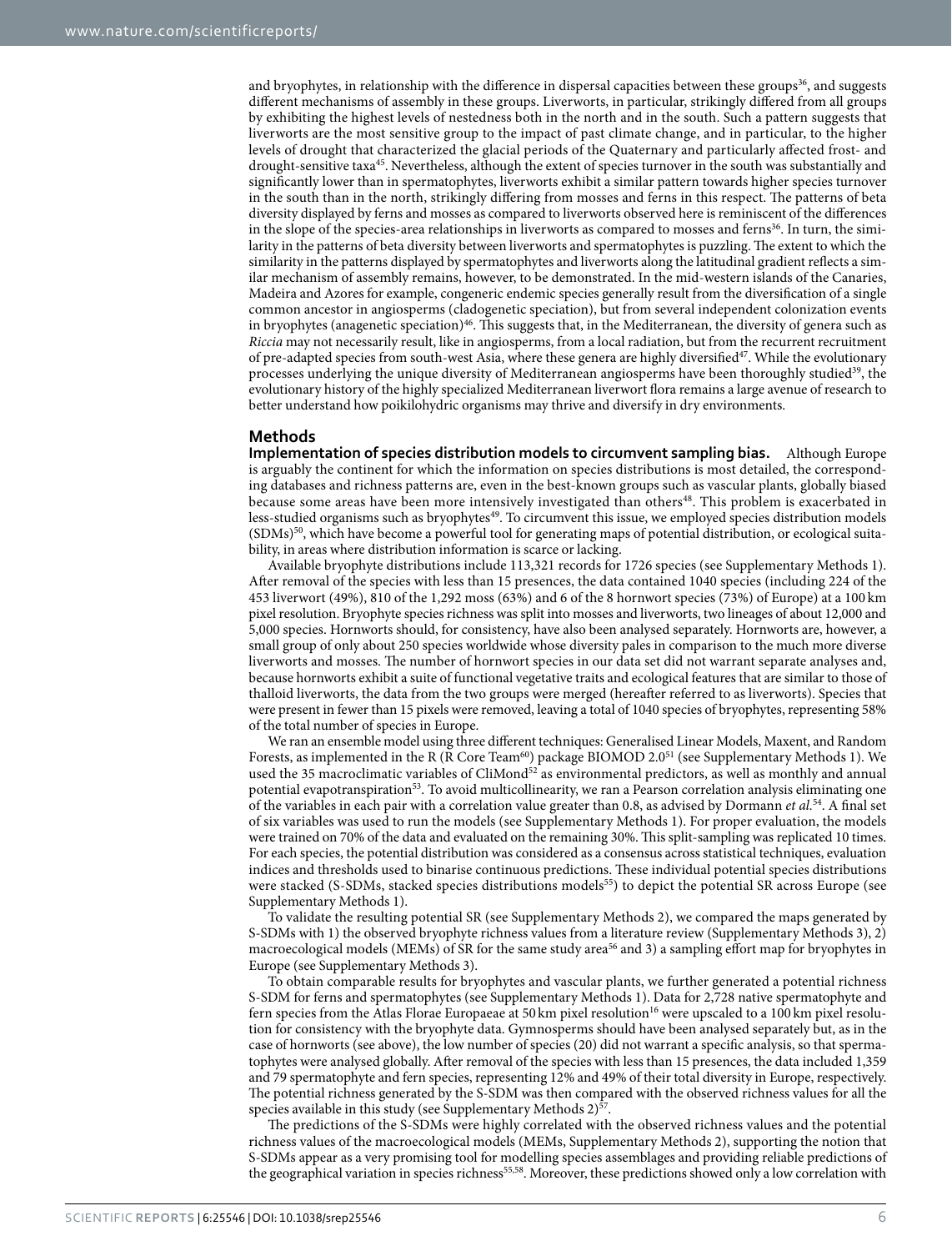<span id="page-6-11"></span>

| Environmental variable                             | <b>Driver</b>               |  |
|----------------------------------------------------|-----------------------------|--|
| Mean annual temperature                            | Kinetic energy              |  |
| Standard deviation of mean annual temperature      | Environmental heterogeneity |  |
| Mean annual precipitation in each pixel            | Water balance               |  |
| Standard deviation of mean annual precipitation    | Environmental heterogeneity |  |
| Standard deviation of altitude                     | Environmental heterogeneity |  |
| Mean potential evapotranspiration in each pixel    | Potential energy            |  |
| Standard deviation of potential evapotranspiration | Environmental heterogeneity |  |
| Mean distance to the coast (continentality)        | Spatial and climatic        |  |
| Mean distance to refugia <sup>16</sup>             | Spatial and historical      |  |

**Table 3. Variables used in the canonical analyses and macroecological models.** Each variable define a possible driver for species richness patterns.

the map of sampling effort, indicating that the effects of sampling bias were adequately removed (Supplementary Methods 2).

**Comparison of SR patterns between bryophytes and vascular plants.** The potential richness predicted by S-SDMs was employed to compare the spatial patterns of SR between bryophytes and vascular plants, using three approaches: 1) comparison of potential richness maps, 2) spatial turnover and nestedness, and 3) a latitudinal band analysis of SR.

**Comparison of potential richness maps of bryophytes and vascular plants.** We began with a comparison of potential richness maps using two different techniques. First, we calculated and mapped the local Lee's *L* bivariate spatial association<sup>[59](#page-7-39)</sup> using our own implementation of this statistic with the R language<sup>60</sup>, which is now included in the 'spdep' package (Supplementary Methods 4). In contrast to bivariate association measures such as Pearson's correlation, Lee's L captures spatial associations among observations in terms of their point-to-point relationships across two spatial patterns.

**Spatial turnover and nestedness in species composition.** In the second approach, assemblage multiple-site dissimilarity was measured using the Sørensen index ( $\beta_{\text{SOR}}$ ) and was partitioned into its turnover  $(\beta_{SIM})$  and nestedness-resultant  $(\beta_{SNE})$  components to distinguish between the contribution of spatial species replacement and species loss, respectively<sup>61</sup>, along the environmental gradients. Potential values for  $\beta_{SIM}$  and  $\beta_{SNE}$  were computed independently for mosses, liverworts, ferns, and spermatophytes in northern and southern Europe (defined by the limit of the 46th parallel). Multiple-site dissimilarity was computed 1000 times for randomly sampled subsets of 50 pixels (command beta.sample in R package betapart<sup>[62](#page-8-2)</sup>), and the resulting distributions of  $\beta_{\text{SIM}}$  and  $\beta_{\text{SNE}}$  values across the 1000 samples were used to empirically assess whether there were significant differences between northern and southern Europe and between mosses, liverworts, ferns and spermatophytes.

**Latitudinal band analysis of species richness.** Lastly, we plotted a set of the environmental variables indicated in [Table 3](#page-6-11) and the potential species richness values for mosses, liverworts, ferns, and spermatophytes for each 100 km latitudinal band across Europe (Supplementary Methods 5).

#### **References**

- <span id="page-6-0"></span>1. Crane, P. R. & Lidgard, S. Angiosperm diversification and paleolatitudinal gradients in cretaceous floristic diversity. *Science* **246,** 675–678 (1989).
- <span id="page-6-1"></span>2. Mannion, P. D., Upchurch, P., Benson, R. B. J. & Goswami, A. The latitudinal biodiversity gradient through deep time. *Trends Ecol. Evol.* **29,** 42–50 (2013).
- <span id="page-6-2"></span>3. Lomolino, M. V., Riddle, B. R., Whittaker, R. J. & Brown, J. H. *Biogeography* (Sinauer Associates Inc., Sunderland, MA, 2010).
- <span id="page-6-3"></span>4. Gaston, K. J. Global patterns in biodiversity. *Nature* **405,** 220–227 (2000).
- 5. Hillebrand, H. On the generality of the latitudinal diversity gradient. *Am. Nat.* **163,** 192–211 (2004).
- 6. Beaugrand, G., Rombouts, I. & Kirby, R. R. Towards an understanding of the pattern of biodiversity in the oceans. *Glob. Ecol. Biogeogr*. **22,** 440–449 (2013).
- 7. Jablonski, D. *et al.* Out of the tropics, but how? Fossils, bridge species, and thermal ranges in the dynamics of the marine latitudinal diversity gradient. *Proc. Natl. Acad. Sci. USA* **110,** 10487–94 (2013).
- <span id="page-6-4"></span>8. Heikkinen, R. K., Marmion, M. & Luoto, M. Does the interpolation accuracy of species distribution models come at the expense of transferability? *Ecography* **35,** 276–288 (2012).
- <span id="page-6-6"></span><span id="page-6-5"></span>9. Currie, D. J. *et al.* Predictions and tests of climate-based hypotheses of broad-scale variation in taxonomic richness. *Ecol. Lett*. **7,** 1121–1134 (2004).
- 10. Chaves, M. M., Maroco, J. P. & Pereira, J. S. Understanding plant responses to drought from genes to the whole plant. *Funct. Plant Biol.* **30,** 239–264 (2003).
- <span id="page-6-7"></span>11. Stevens, G. C. The latitudinal gradient in geographical range: how so many species coexist in the tropics. *Am. Nat.* **133,** 240–256 (1989).
- <span id="page-6-8"></span>12. Simpson, G. G. Species density of north American recent mammals. *Syst. Zool.* **13,** 57 (1964).
- <span id="page-6-10"></span>13. Currie, D. J. Energy and large-scale patterns of animal- and plant-species richness. *Am. Nat.* **137,** 27–49 (1991). 14. Tognelli, M. F. & Kelt, D. A. Analysis of determinants of mammalian species richness in south America using spatial autoregressive
- models. *Ecography* **27,** 427–436 (2004).
- <span id="page-6-9"></span>15. Svenning, J. C. & Skov, F. Could the tree diversity pattern in Europe be generated by postglacial dispersal limitation? *Ecol. Lett.* **10,** 453–460 (2007).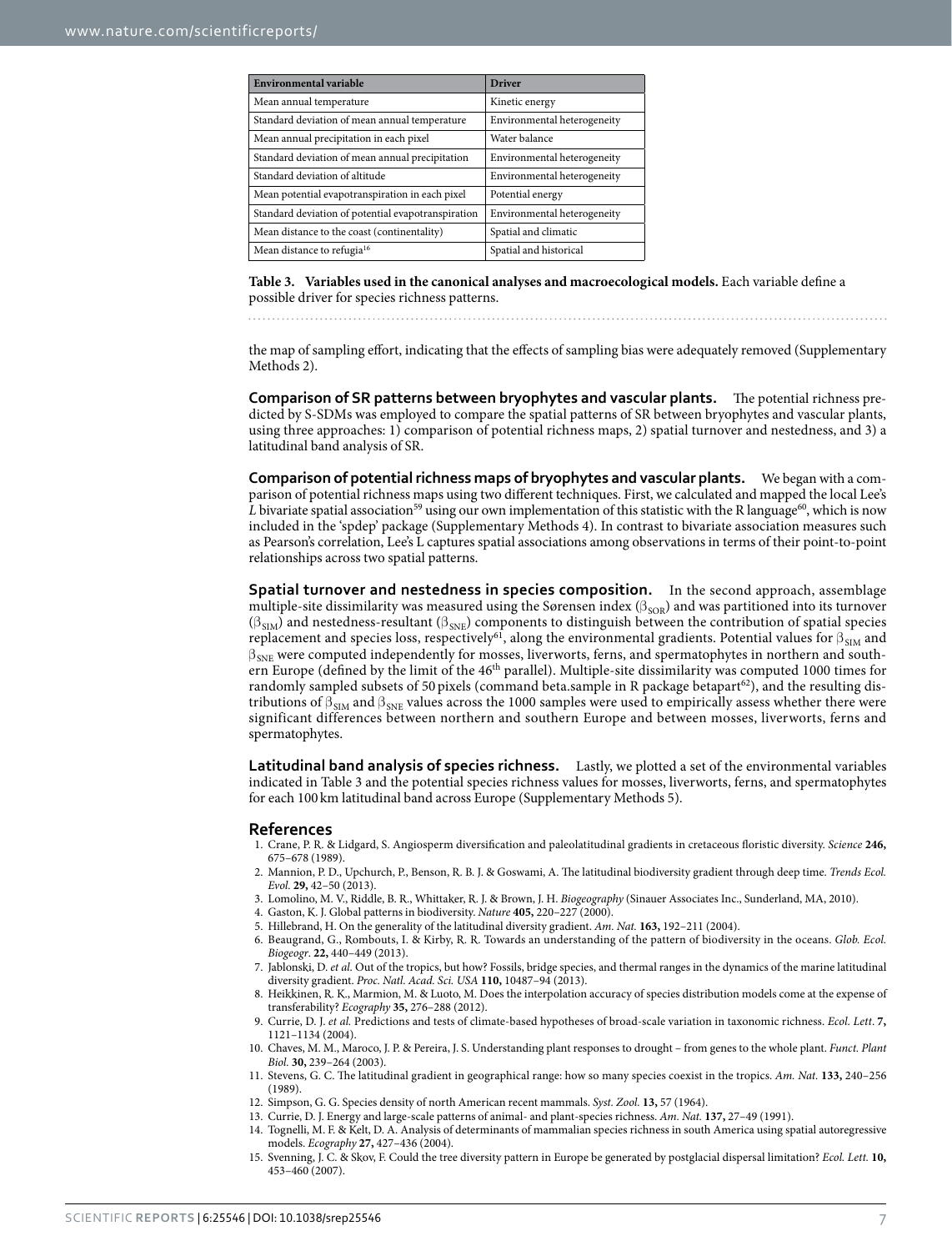- <span id="page-7-0"></span>16. Normand, S. *et al.* Postglacial migration supplements climate in determining plant species ranges in Europe. *Proc. Biol. Sci.* **278,** 3644–53 (2011).
- <span id="page-7-1"></span>17. Dynesius, M. & Jansson, R. Evolutionary consequences of changes in species' geographical distributions driven by Milankovitch climate oscillations. *Proc. Natl. Acad. Sci. USA* **97,** 9115–20 (2000).
- <span id="page-7-3"></span><span id="page-7-2"></span>18. Araújo, M. B. *et al.* Quaternary climate changes explain diversity among reptiles and amphibians. *Ecography* **31,** 8–15 (2008).
- <span id="page-7-4"></span>19. Hortal, J. *et al.* Ice age climate, evolutionary constraints and diversity patterns of European dung beetles. *Ecol. Lett.* **14,** 741–8 (2011). 20. Baselga, A., Lobo, J. M., Svenning, J.-C., Aragón, P. & Araújo, M. B. Dispersal ability modulates the strength of the latitudinal richness gradient in European beetles. *Glob. Ecol. Biogeogr*. **21,** 1106–1113 (2012).
- <span id="page-7-5"></span>21. Romdal, T. S., Araújo, M. B. & Rahbek, C. Life on a tropical planet: niche conservatism and the global diversity gradient. *Glob. Ecol. Biogeogr.* **22,** 344–350 (2013).
- <span id="page-7-6"></span>22. Visser, V., Clayton, W. D., Simpson, D. A., Freckleton, R. P. & Osborne, C. P. Mechanisms driving an unusual latitudinal diversity gradient for grasses. *Glob. Ecol. Biogeogr.* **23,** 61–75 (2014).
- <span id="page-7-7"></span>23. Fragnière, Y., Bétrisey, S., Cardinaux, L., Stoffel, M. & Kozlowski, G. Fighting their last stand? A global analysis of the distribution and conservation status of gymnosperms. *J. Biogeogr.* **42,** 809–820 (2015).
- <span id="page-7-8"></span>24. Kreft, H. & Jetz, W. Global patterns and determinants of vascular plant diversity. *Proc. Natl. Acad. Sci. USA* **104,** 5925–5930 (2007).
- <span id="page-7-9"></span>25. Kessler, M. Biogeography of ferns. In *Fern Ecology* (eds Mehltreter, K., Walker, L. R., Sharpe, J. M.). Cambridge University Press  $(2010)$
- <span id="page-7-11"></span><span id="page-7-10"></span>26. Salazar, L. *et al.* Diversity patterns of ferns along elevational gradients in Andean tropical forests. *Plant Ecol Divers* **8,** 13–24 (2015). 27. Parra, M. J., Rodríguez, R., Cavieres, L., Muñoz-Tapia, L. & Atala, C. Latitudinal patterns in pteridophyte distribution of continental
- <span id="page-7-12"></span>Chile. *Gayana - Botanica* **72,** 58–69 (2015). 28. Shaw, A. J., Cox, C. J. & Goffinet, B. Global patterns of moss diversity: taxonomic and molecular inference. *Taxon* **54,** 337–352 (2005).
- <span id="page-7-19"></span>29. Geffert, J. L., Frahm, J. P., Barthlott, W. & Mutke, J. Global moss diversity: spatial and taxonomic patterns of species richness. *J. Bryol.* **35,** 1–11 (2013).
- 30. Tan, B. C. & Pocs, T. Bryogeography and conservation of bryophytes. In *Bryophyte Biology* (eds Shaw, A. J. and Goffinet, B.) 403–448, Cambridge (Cambridge University Press, 2000).
- 31. Chen, S.-B. *et al.* Latitudinal diversity gradients in bryophytes and woody plants: Roles of temperature and water availability. *J. Syst. Evol.* **53,** 535–545 (2015).
- <span id="page-7-13"></span>32. Rozzi, R. *et al.* Changing lenses to assess biodiversity: patterns of species richness in sub-Antarctic plants and implications for global conservation. *Front. Ecol. Environ*. **6,** 131–137 (2008).
- <span id="page-7-14"></span>33. Patiño, J., Carine, M., Fernández-Palacios, J. M., Otto, R., Schaefer, H. & Vanderpoorten, A. The anagenetic world of sporeproducing land plants. *New Phytol.* **201,** 305–311 (2014).
- <span id="page-7-15"></span>34. Glime, J. M. *Bryophyte ecology* (Michigan Technological University, Botanical Society of America & International Association of Bryologists, 2007).
- <span id="page-7-16"></span>35. Furness, S. B. & Grime, J. P. Growth rate and temperature responses in bryophytes: II. A comparative study of species of contrasted ecology. *J. Ecol.* **70,** 525–536 (1982).
- <span id="page-7-17"></span>36. Patiño, J. *et al.* Differences in species–area relationships among the major lineages of land plants: a macroecological perspective. *Glob. Ecol. Biogeogr.* **23,** 1275–1283 (2014).
- <span id="page-7-18"></span>37. Pyron, R. A. & Burbrink, F. T. Can the tropical conservatism hypothesis explain temperate species richness patterns? An inverse latitudinal biodiversity gradient in the New World snake tribe Lampropeltini. *Glob. Ecol. Biogeogr.* **18,** 406–415 (2009).
- <span id="page-7-20"></span>38. Patiño, J. *et al.* Accounting for data heterogeneity in patterns of biodiversity: an application of linear mixed effect models to the oceanic island biogeography of spore-producing plants. *Ecography* **36,** 904–913 (2013).
- <span id="page-7-21"></span>39. Thompson, J. D. *Plant Evolution in the Mediterranean* (Oxford University Press, Oxford, 2005).
- <span id="page-7-22"></span>40. Bishler, H. *Liverworts of the Mediterranean: Ecology, diversity and distribution* (J. Cramer, Berlin, 2004).
- <span id="page-7-23"></span>41. Ferrer-Castán, D. & Vetaas, O. R. Pteridophyte richness, climate and topography in the Iberian Peninsula: Comparing spatial and nonspatial models of richness patterns. *Glob. Ecol. Biogeogr*. **14,** 155–165 (2005).
- 42. Kessler, M. Patterns of diversity and range size of selected plant groups along an elevational transect in the Bolivian Andes. *Biodiver. Conser*. **10,** 1897–1921 (2001).
- 43. Bickford, S. A. & Laffan, S. W. Multi-extent analysis of the relationship between pteridophyte species richness and climate. *Glob. Ecol. Biogeogr*. **15,** 588–601 (2006).
- <span id="page-7-24"></span>44. Triantis, K. A., Guilhaumon, F. & Whittaker, R. J. The island species–area relationship: biology and statistics. *J. of Biogeogr*. **39,** 215–231 (2012).
- <span id="page-7-25"></span>45. Svenning, J.-C. Deterministic Plio-Pleistocene extinctions in the European cool-temperate tree flora. *Ecol. Lett.* **6,** 646–653 (2003).
- <span id="page-7-26"></span>46. Patiño, J. & Vanderpoorten, A. Macaronesia is a departure gate of anagenetic speciation in the moss genus Rhynchostegiella. *J. Biogeogr.* **42,** 2122–2130 (2015).
- <span id="page-7-27"></span>47. Kürschner, H. & Frey, W. Liverworts, Mosses and Hornworts of southwest Asia (Marchantiophyta, Bryophyta, Anthocerotophyta). *Nova Hedwigia, Beihefte* **139,** 1–240 (2011).
- <span id="page-7-28"></span>48. Petřík, P., Pergl, J. & Wild, J. Recording effort biases the species richness cited in plant distribution atlases. *Perspect. Plant Ecol. Evol. Syst.* **12,** 57–65 (2010).
- <span id="page-7-29"></span>49. Mateo, R. G., Vanderpoorten, A., Munoz, J., Laenen, B. & Desamore, A. Modeling species distributions from heterogeneous data for the biogeographic regionalization of the European bryophyte flora. *Plos One* **8,** e55648 (2013).
- <span id="page-7-30"></span>50. Guisan, A. & Zimmermann, N. E. Predictive habitat distribution models in ecology. *Ecol. Model.* **135,** 147–186 (2000).
- <span id="page-7-31"></span>51. Thuiller, W., Lafourcade, B., Engler, R. & Araújo, M. B. BIOMOD - a platform for ensemble forecasting of species distributions. *Ecography* **32,** 369–373 (2009).
- <span id="page-7-32"></span>52. Kriticos, D. J. *et al.* CliMond: global high resolution historical and future scenario climate surfaces for bioclimatic modelling. *Methods Ecol. Evol*. **3,** 53–64 (2012).
- <span id="page-7-33"></span>53. Zomer, R. J., Trabucco, A., Bossio, D. A. & Verchot, L. V. Climate change mitigation: a spatial analysis of global land suitability for clean development mechanism afforestation and reforestation. *Agric. Ecosyst. Environ*. **126,** 67–80 (2008).
- <span id="page-7-34"></span>54. Dormann, C. F. *et al.* Collinearity: a review of methods to deal with it and a simulation study evaluating their performance. *Ecography* **36,** 027–046 (2013).
- <span id="page-7-35"></span>55. Mateo, R. G., Felicísimo, Á. M., Pottier, J., Guisan, A. & Muñoz, J. Do stacked species distribution models reflect altitudinal diversity patterns? *Plos ONE* **7,** e32586 (2012).
- <span id="page-7-36"></span>56. Gotelli, N. J. *et al.* Patterns and causes of species richness: a general simulation model for macroecology. *Ecol. Lett.* **12,** 873–886  $(2009)$
- <span id="page-7-37"></span>57. Humphries, C., Araújo, M. B., Williams, P., Lampinen, R., Lahti, T. & Uotila, P. Plant diversity in Europe: Atlas Florae Europaeae and WORLDMAP. *Acta Botanica Fennica* **162,** 11–21 (1999).
- <span id="page-7-38"></span>58. Aranda, S. C. & Lobo, J. M. How well does presence-only-based species distribution modelling predict assemblage diversity? A case study of the Tenerife flora. *Ecography* **34,** 31–38 (2010).
- <span id="page-7-39"></span>59. Lee, S. I. Developing a bivariate spatial association measure: An integration of Pearson's r and Moran's I. *J. Geogr. Syst.* **3,** 369–385 (2001).